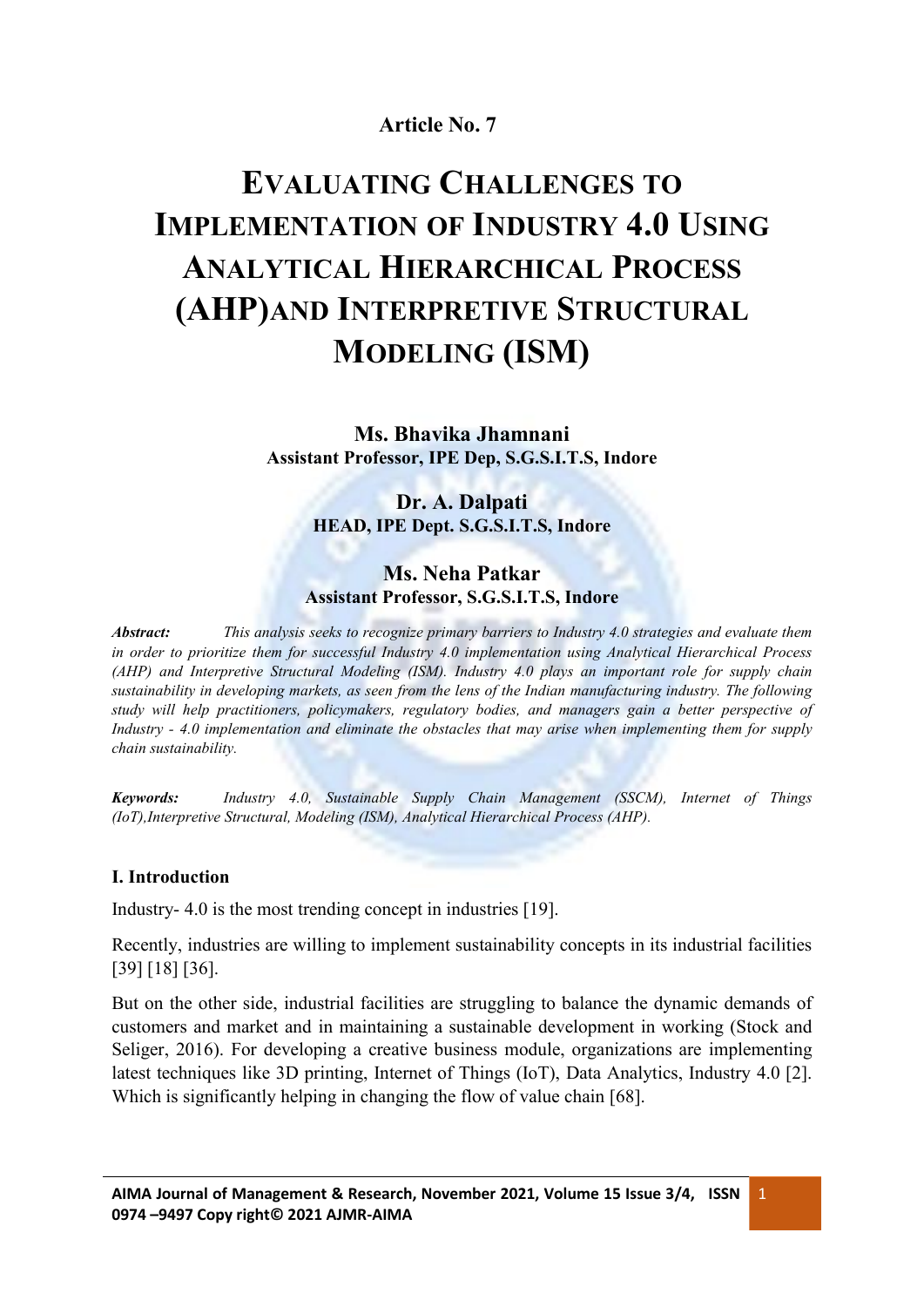Industry- 4.0 with respect to sustainability surrounded developments help organizations to implement ecological safeguarding and control methods and to amalgamate method security , for example resource efficacy, employee and social benefit, latest and flexible process measures along it's value chains.

The development of 4<sup>th</sup> industrial revolution has helped in humongous industrial development, but it has also hampered the sustainability of recent production amendments [19] [32]. Which shall also lead to earthly imbalances w.r.t. greater resource utilization, global warming, climatic issues, and greater energy demands. Along with this, faster industrialization also leads to depleted health issues and security of workers. With this reference, production manufacturing chains are required to be in synchronization with ecologically, socially, and financially in amending latest methodologies. The highest number of research in Industry- 4.0 took into consideration the production facilities in context and did not bother about the supply chain system.

Industry- 4.0 dynamics can convert any manufacturing environment or value chain to a developed production facility mainly relied on cyber physical network of interconnected elements. Which permits trading processes and activities to amalgamate and allow production firms to be more malleable, cost effective, and environmentally concerned [69].

From the point of view of an organizational value chain, Industry- 4.0 includes various exceptions such as information efficiency and reliability, unemployment, dynamic behavior issues, less human activities, and more environmental repercussions.

# **II. Industry 4.0**

If we consider the recent developing years, production facilities and systems have been majorly drawn towards the introduction of the Internet of Things (IoT) and Cyber Physical Network System Concepts [71]. The 4<sup>th</sup> industrial revolution has attracted immeasurable research along the people all over the world [32].

Through the implementation of new communication and information technology and the convergence of industrial development, data networks, and latest manufacturing developments such as intelligent processing, human-computer interaction, 3₹-D printing, and automated operations, the fourth revolution lays the foundations for Industry 4.0. [5][26]

Industry- 4.0, also known as "smart manufacturing" or "integrated industry," contains the potential to affect the complete sector regarding product design, development, and execution, among other aspects [20]. It also defines more accurate methods to control the manufacturing systems in comparison with traditional systems.

Industry- 4.0 is the extended process in an elaborated methodology of development, a complete modern skill set relied on the implementation of Cyber- Physical Systems (CPS) [16]. Indeed, the development of the IoT and Big Data has resulted in the formation of Industry- 4.0 as a result of the ongoing development.

2 and 2 and 2 and 2 and 2 and 2 and 2 and 2 and 2 and 2 and 2 and 2 and 2 and 2 and 2 and 2 and 2 and 2 and 2

As an initial understanding, we can elaborate Industry 4.0 as below: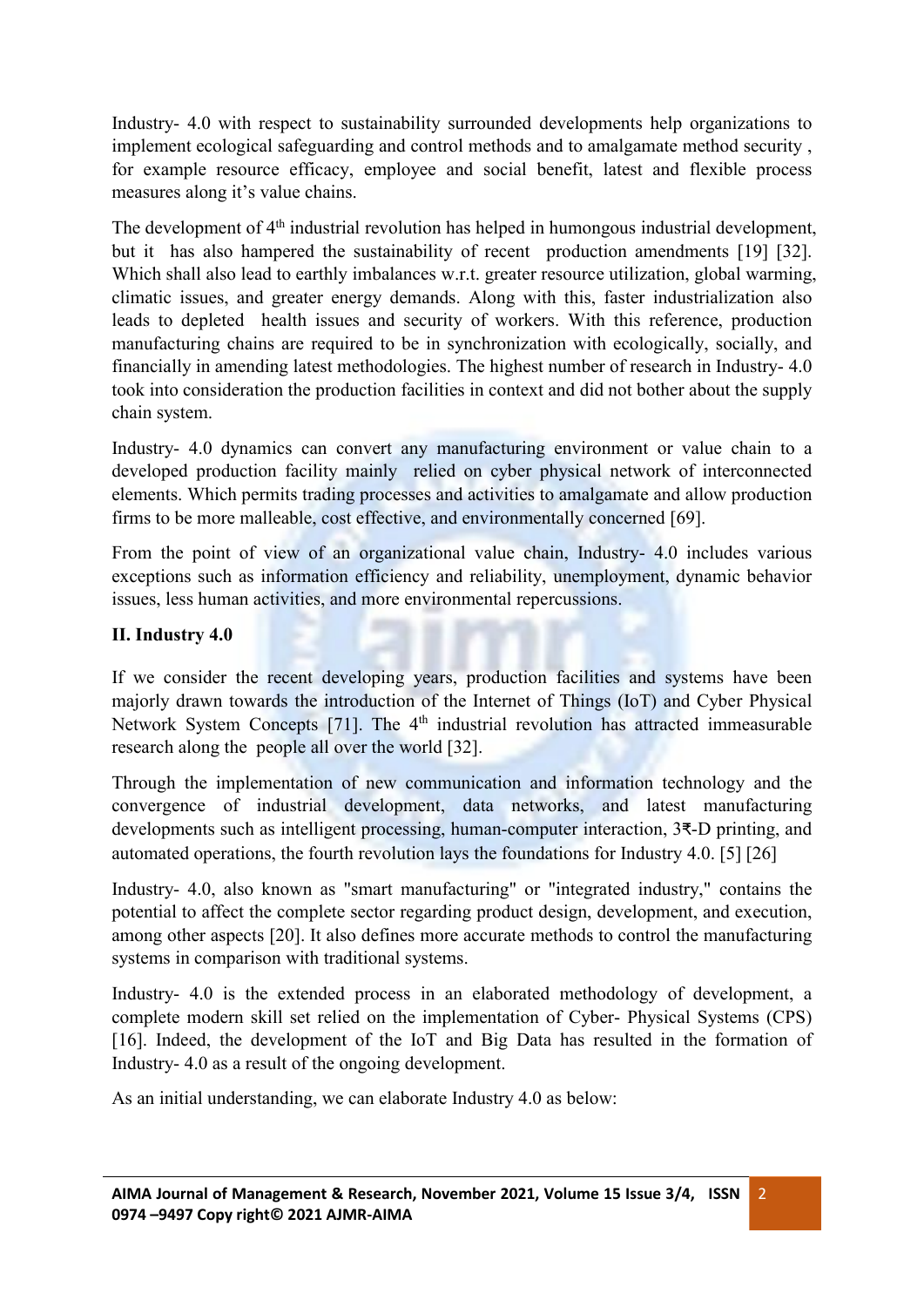- Systems and services may be linked in a range of ways, such as through the internet or other networking technologies like block chain technology.
- Without human intervention, digital setups enableself controlled and self-enhanced build up of products as well as services, along with logistics (self-performing manufacturing systems based on transparency and predictive power). Decentralised control is inculcated to manage and control value chain networks, while systematic elements (such as manufacturing plants or transportation vehicles) make auto-controlled actions [20].

# **III. SUSTAINABLE SUPPLY CHAIN MANAGEMENT (SSCM)**

Accordingly, SSC Management (SSCM), it is "the management of material, information and capital flows as well as cooperation among companies along the supply chain while taking goals from all three dimensions of sustainable development, i.e., economic, environmental and social, into account which are derived from customer and stakeholder requirements" [60].

Sustainable Supply Chain Management (SSCM) is implemented in industries, based on the Triple Bottom Line (TBL) [34] [60][7] [59].

The three divisions of the Triple Bottom Line (TBL) are Environment, Social, and Economic. The below is a list of the three branches: A Structure for Sustainable Supply Chain Management

**Environment**: It tackles topics such as natural resource degradation, ozone layer loss, and conformity with standards, among others.

**Society**: applies to work diversity (child labour, slave labour, etc.), equal opportunity, civil rights, and so on.

**Economics**: is concerned with consistency, monetary progress, risk control, and return on investment (ROI), among other aspects.

# **IV. Challenges to Implementation of Industry 4.0 for Supply Chain Sustainability**

This study evaluates the 20 key challenges to implementation of Industry 4.0 for Supply Chain Sustainability and further these challenges are prioritised with the use of two mathematical models that are Analytical Hierarchical Process (AHP) and Interpretive Structure Modelling (ISM).

## **Table 1: 20 Key Challenges to Implementation of Industry 4.0**

| <b>BARRIERS</b>                                                          | <b>CONCEPT</b>                                                                                                                                                                                        |
|--------------------------------------------------------------------------|-------------------------------------------------------------------------------------------------------------------------------------------------------------------------------------------------------|
| Lack<br>policy and support.<br><b>BRICS</b> Business<br>Council,<br>2017 | of governmental In India, there are clearly no specific government<br>guidelines or guidance on industry 4.0. Governments<br>are still uncertain about the potential implications of<br>Industry 4.0. |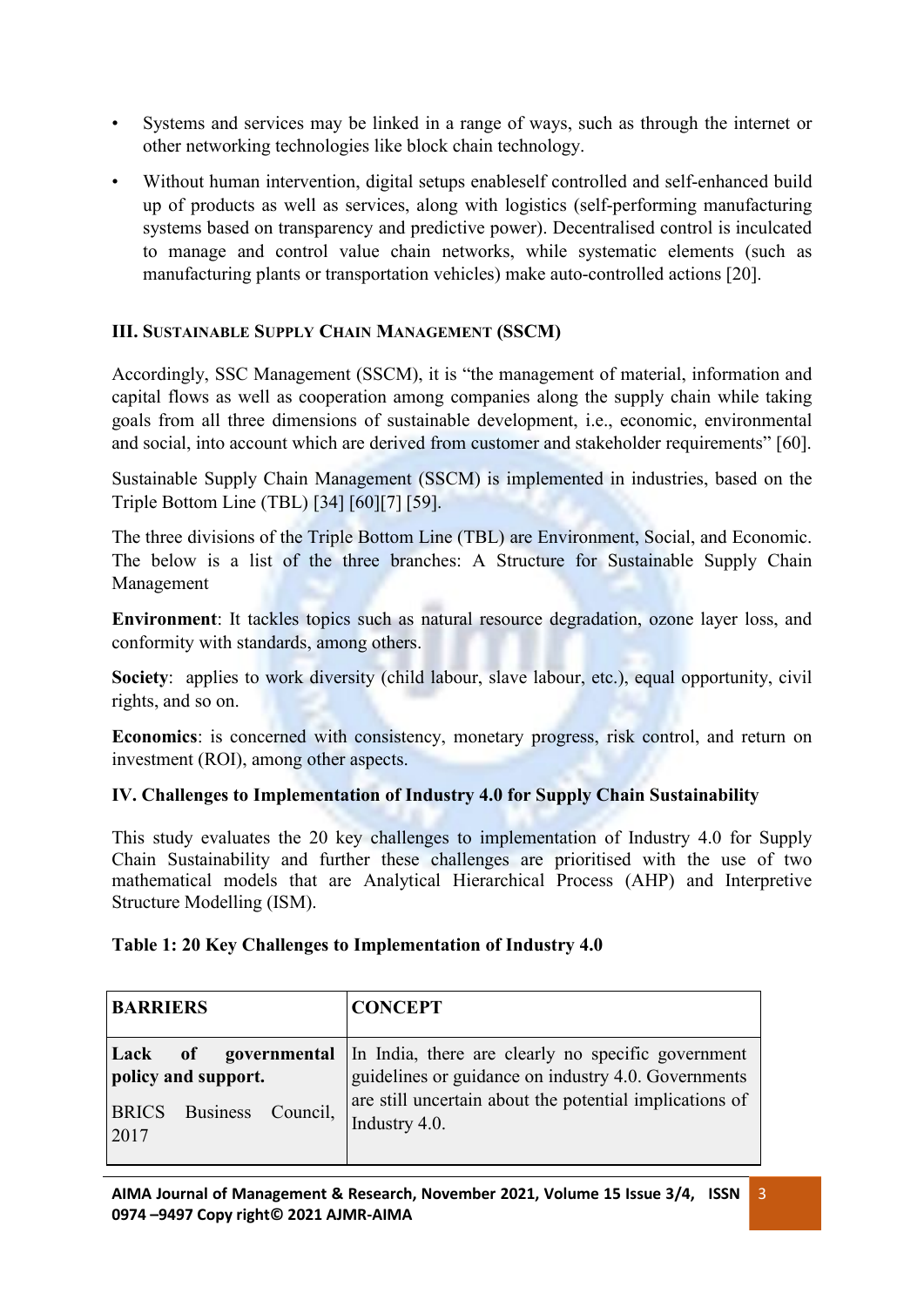| Poor<br>research<br>&<br>development on Industry<br>4.0 adoption.<br>[19] [52] | Corporate organisations are having difficulties<br>implementing Industry 4.0 due to a lack of accurate<br>decision-making processes during this business<br>transition.                                                  |  |  |
|--------------------------------------------------------------------------------|--------------------------------------------------------------------------------------------------------------------------------------------------------------------------------------------------------------------------|--|--|
| Unclear economic benefit of<br>digital investment.<br>[27] [41]                | One of the main challenges to Industry 4.0 strategies<br>for achieving supply chain efficiency is the lack of a<br>well identified return on investment.                                                                 |  |  |
| Inadequate<br>management<br>support and dedication.<br>[17] [61] [64]          | Industry- 4.0-driven sustainable<br>For<br>growth,<br>organisations can concentrate on developing their<br>skills in terms of workforce preparation and<br>development, as well as information management<br>systems.    |  |  |
| Lack of digital culture.<br>[49] [53]                                          | Industry- 4.0 is multi disciplinary in nature,<br>necessitating the use of digitization to link various<br>subjects of a network cluster.                                                                                |  |  |
| <b>Financial constraints.</b><br>[9] [45] [67]                                 | Financial limitations are seen as a significant<br>obstacle to market enterprises improving their skills<br>in consideration to specialised tools and devices,<br>services, or viable methods advances in Industry 4.0.  |  |  |
| Absence of Inter and Intra<br><b>Firm Connection.</b><br>$[27]$                | The technological transformation and modernisation<br>of production facilities, as well as the harmonisation<br>of mechanical, electrical, wireless, and connected<br>parts, are all needed for intra-firm connectivity. |  |  |
| <b>Non-Standardized</b><br>Communication<br>Protocols.[27]                     | Representatives from the organization are worried<br>about the introduction of immature technology,<br>which may threaten usable product protection and<br>process efficiency, resulting in output downtimes.            |  |  |
| <b>Business</b><br>Incompetent<br><b>Models.</b><br>[11] [30] [47]             | To succeed internationally, the new industrial<br>structure necessitates a highly customized and<br>scalable climate. Industries must adapt modern<br>business models in this regard.                                    |  |  |
| Low Understandability.<br>[2] [20]                                             | For a precise concept of Industry 4.0, the literature<br>explicitly calls for strongly organised and oriented<br>analysis.                                                                                               |  |  |

4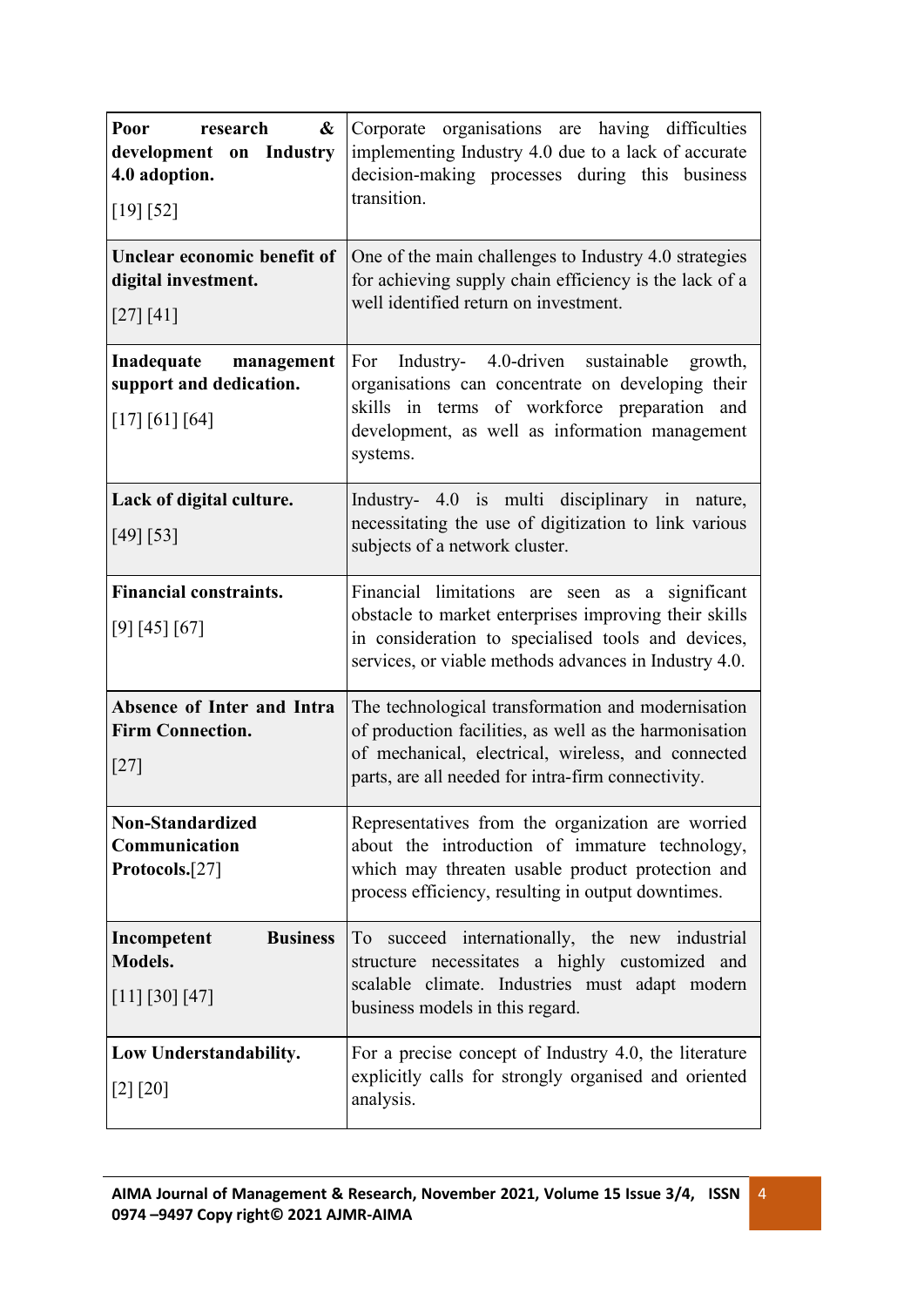| Inadequate<br><b>Training</b><br>Methods.<br>[12] [49]         | To embrace digitization in the manufacturing<br>context, workers must<br>educated<br>be<br>the<br>in<br>fundamental processes, their interdependencies, and<br>data analysis.                                                                                                                |  |
|----------------------------------------------------------------|----------------------------------------------------------------------------------------------------------------------------------------------------------------------------------------------------------------------------------------------------------------------------------------------|--|
| Long Term<br><b>Employee Loyalty.</b><br>$[27]$                | transformational process necessitates<br>The<br>the<br>establishment of a flexible business culture guided<br>by the desire to follow a new manufacturing model.                                                                                                                             |  |
| <b>Legal Issues.</b><br>[42] [58]                              | Industry- 4.0 seeks to create a network that links<br>different computers, sensors, services, and people to<br>the cloud and shares data. Several complicated legal<br>issues can occur as a result of this cyber-physical<br>network.                                                       |  |
| <b>Security issues.</b><br>[46] [62] [70]                      | Supply chain networks have underlying security<br>flaws that attackers take advantage of. Also, the<br>security flaws begins with the provider, who is prone<br>to cyber scams and the theft of sensitive passwords,<br>exposing a large amount of data.                                     |  |
| coordination<br>Poor<br>and<br>collaboration.<br>[9] [67] [45] | With greater compatibility problems of hardware<br>and software, which includes standard interfaces,<br>data synchronization to<br>achieve<br>better<br>and<br>synchronization with vendors, teamwork<br>and<br>cooperation with suppliers is required for improved<br>communication setups. |  |
| Involvement.<br>$[27]$                                         | Lack of Customer Supplier  It involves not only main stakeholders, but also<br>consumers and vendors, who must be more closely<br>engaged in the value creating process. In this sense,<br>supplier management is particularly relevant.                                                     |  |
| Incompetent<br>global<br>standards and data sharing            | In order to succeed, industries must adhere to global<br>norms and data exchange protocols.                                                                                                                                                                                                  |  |
| protocols.[8]                                                  |                                                                                                                                                                                                                                                                                              |  |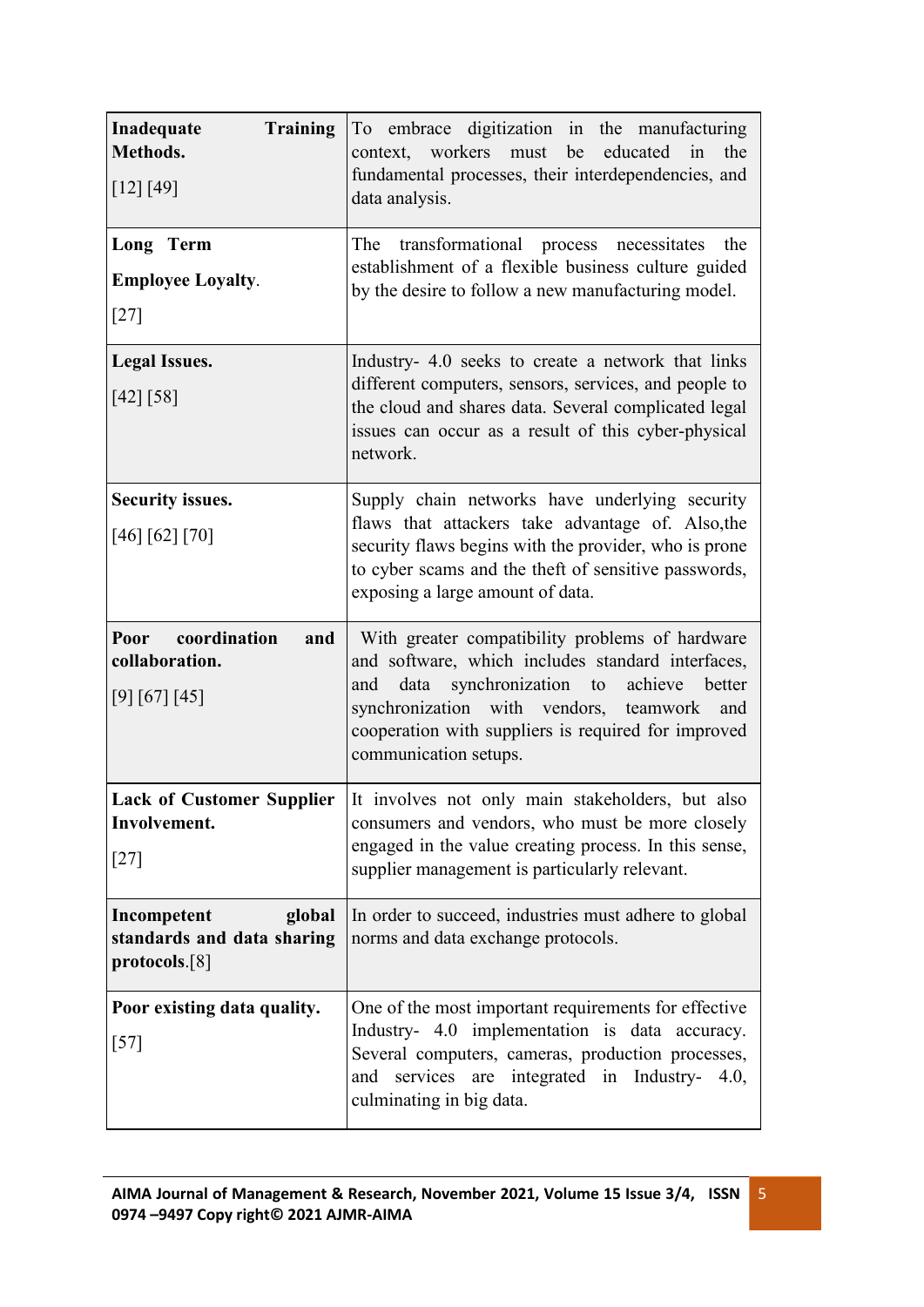| Insufficient<br>and<br>networks.<br>$\left[6\right] \left[31\right] \left[47\right]$ | infrastructure<br>internet-based | In the context of India, internet-based innovations<br>are not equally recognised in urban and rural areas,<br>which can stymie long-term business development.                                                      |
|--------------------------------------------------------------------------------------|----------------------------------|----------------------------------------------------------------------------------------------------------------------------------------------------------------------------------------------------------------------|
| platforms.<br>$\vert$ [73]                                                           | Incompatible technological       | Technology convergence is critical for improved<br>collaboration and increased efficiency. Industries are<br>struggling to provide a scalable interface that can<br>integrate a variety of heterogeneous components. |

## **V. Methodology**

## **5.1 Analytical Hierarchical Process (AHP)**

AHP was first proposed by Saaty [54].

AHP is a popular multiple criteria decision-making technique that combines qualitative with quantitative criteria [50].

It ranks the potential suppliers in a hierarchical system [13] [66]. Moreover, it is a group decision making technique that helps decision makers find the best criteria for reaching the goal.

AHP is better than other multi-criteria techniques because it is designed to work with tangible as well as non-tangible criteria, especially if subjective judgements of different experts contribute an important part of decision making [10] [55] [56].

To prioritise the criteria and their sub-criteria which are already identified through an extensive literature review and all supportive literatures have been put in Table 1.After the development of the model, we break our objective in the hierarchy decision- making process (Viswanadhan, 2005).

To collect the data a pairwise comparison questionnaire has been developed. Experts from industry and academics have been selected on the basis of their experience and research work and data have been collected through personal interview. The data have been collected and synthesised in Microsoft Excel and then analysed.

## **5.2 Interpretive Structural Modelling (ISM)**

ISM was first proposed by J. Warfield in 1973 to analyze the complex social and economic systems. It is a computer-based learning process that enables individuals or groups to develop a roadmap to unravel the complex relations between the criteria involved in complex situations. The basic idea is to use practical experience and knowledge of experts to solve a complicated system with several subsystem elements and construct a multilevel structural model.Essentially, the method involves taking a set criterion.

comparing them in a defined binary relation and constructing a reachability matrix from the comparison. ISM is interpreted based on the group's judgment and decision whether and how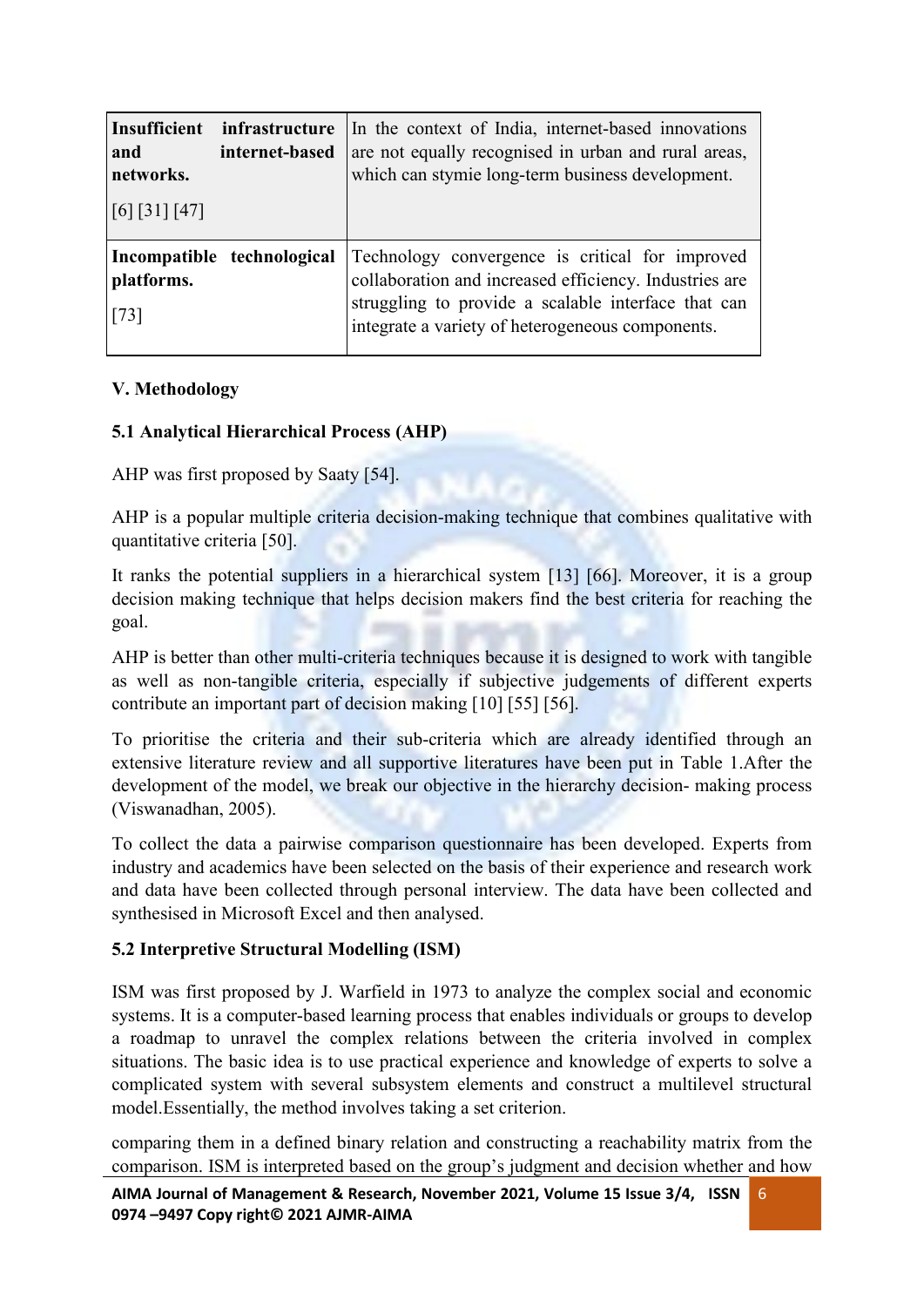the system's elements are linked [1]. It is structured and designed on the foundation of the relationship and the final structure is exploited from a complex set of system variables. It is also a model as the final relationship is illustrated in a directed graph model.

|--|--|--|

| <b>CRITERIA</b>                                                                   | <b>SUB CRITERIA</b>                            |
|-----------------------------------------------------------------------------------|------------------------------------------------|
|                                                                                   | LackofGovernment Support &Policies             |
|                                                                                   | Poor R&D onImplementation of Industry 4.0      |
| <b>STRATEGY</b>                                                                   | <b>UnclearEconomic Benefits</b>                |
|                                                                                   | InadequateManagementSupport                    |
|                                                                                   | LackofDigital Culture                          |
| <b>OPERATIONS</b>                                                                 | <b>FinancialConstraints</b>                    |
|                                                                                   | AbsenceofIntrsandInterFirmConnection           |
| <b>ORGANISATI</b><br><b>ONAL</b><br><b>AND</b><br><b>PRODUCTION</b><br><b>FIT</b> | Non-Standardised Communication Protocols       |
|                                                                                   | <b>Incompetent Business Models</b>             |
|                                                                                   | InadequateTrainingMethods                      |
| <b>EMPLOYEE</b>                                                                   | Low Understandability                          |
| <b>QUALIFICATI</b><br>ON<br><b>AND</b><br><b>ACCEPTANCE</b>                       | Long Term Employee Loyalty                     |
|                                                                                   | IncompetentGlobalStandardsandSharing Protocols |
|                                                                                   | PoorExistingDataQuality                        |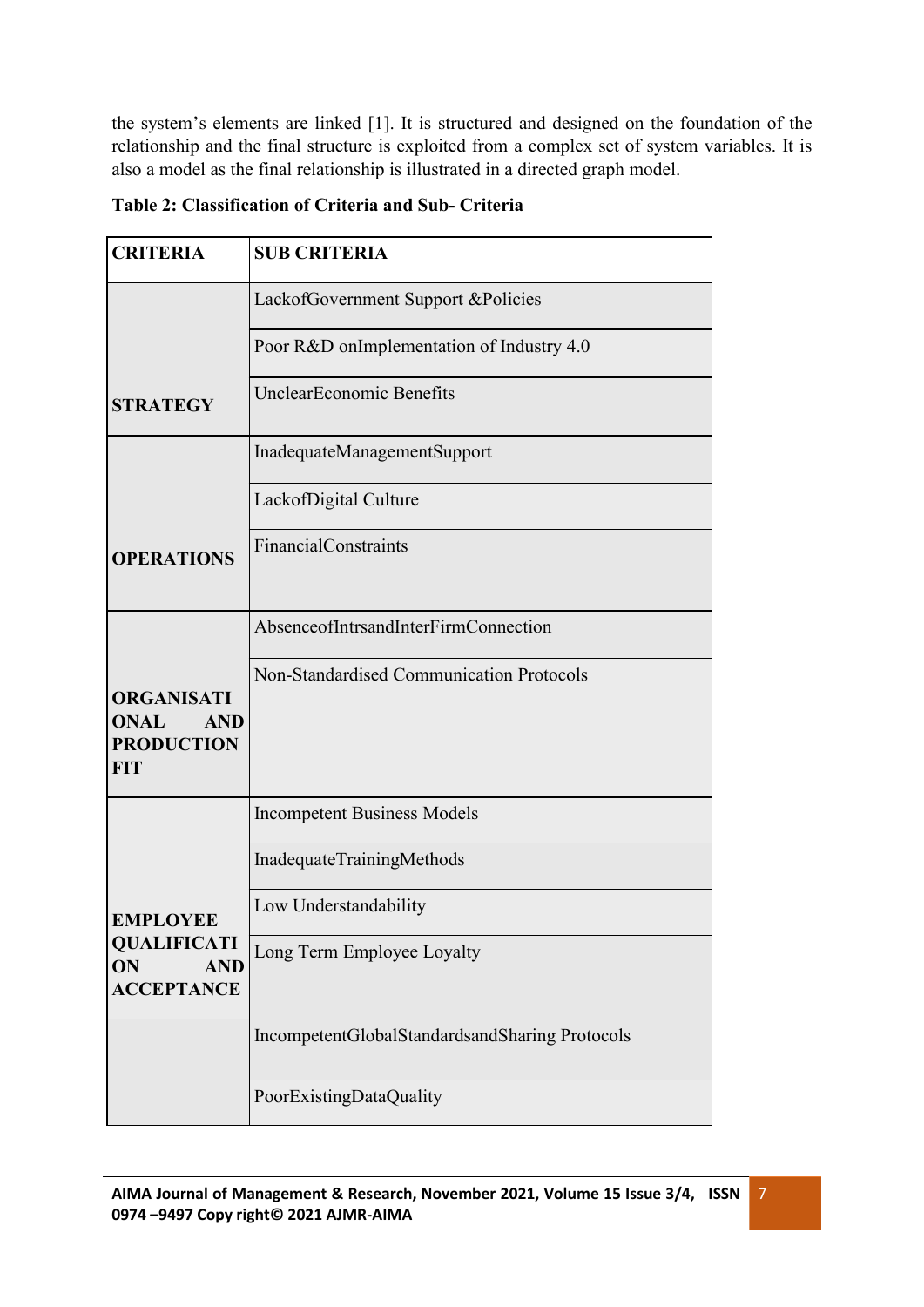|                                                      | InsufficientInfrastructure andInternet basedNetworks |
|------------------------------------------------------|------------------------------------------------------|
|                                                      | IncompetentTechnological Platform                    |
| <b>TECHNOLOGI</b><br><b>CAL</b><br><b>IMPOSITION</b> |                                                      |
|                                                      | Legal Issues                                         |
|                                                      | PoorCoordination andCollaboration                    |
|                                                      | SecurityIssues                                       |
| <b>IMPLEMENTA</b><br><b>TION</b>                     | LackofCustomerSupplierInvolvement                    |

# **VI. Results**

Evaluating the above 20 key challenges with the use of 2 different methods namely Analytical Hierarchical Process (AHP) and Interpretive Structural Modeling (ISM) helped us to prioritise them in two different ways and according to two different set of survey and analysis.

**Table 3**: Prioritization of the sub criteria after applying AHP

| <b>SUB CRITERIA</b>                                 | <b>LOCAL RANK</b> | <b>GLOBAL RANK</b> |
|-----------------------------------------------------|-------------------|--------------------|
| Lack of Government Support $\&$ 3<br>Policies       |                   | 18                 |
| Poor R&D on Implementation of $ 2 $<br>Industry 4.0 |                   | 15                 |
| <b>Unclear Economic Benefits</b>                    |                   | 13                 |
| Management $3$<br>Inadequate<br>Support             |                   | 19                 |
| Lack of Digital Culture                             | 2                 | 14                 |

8 and 200 million and 200 million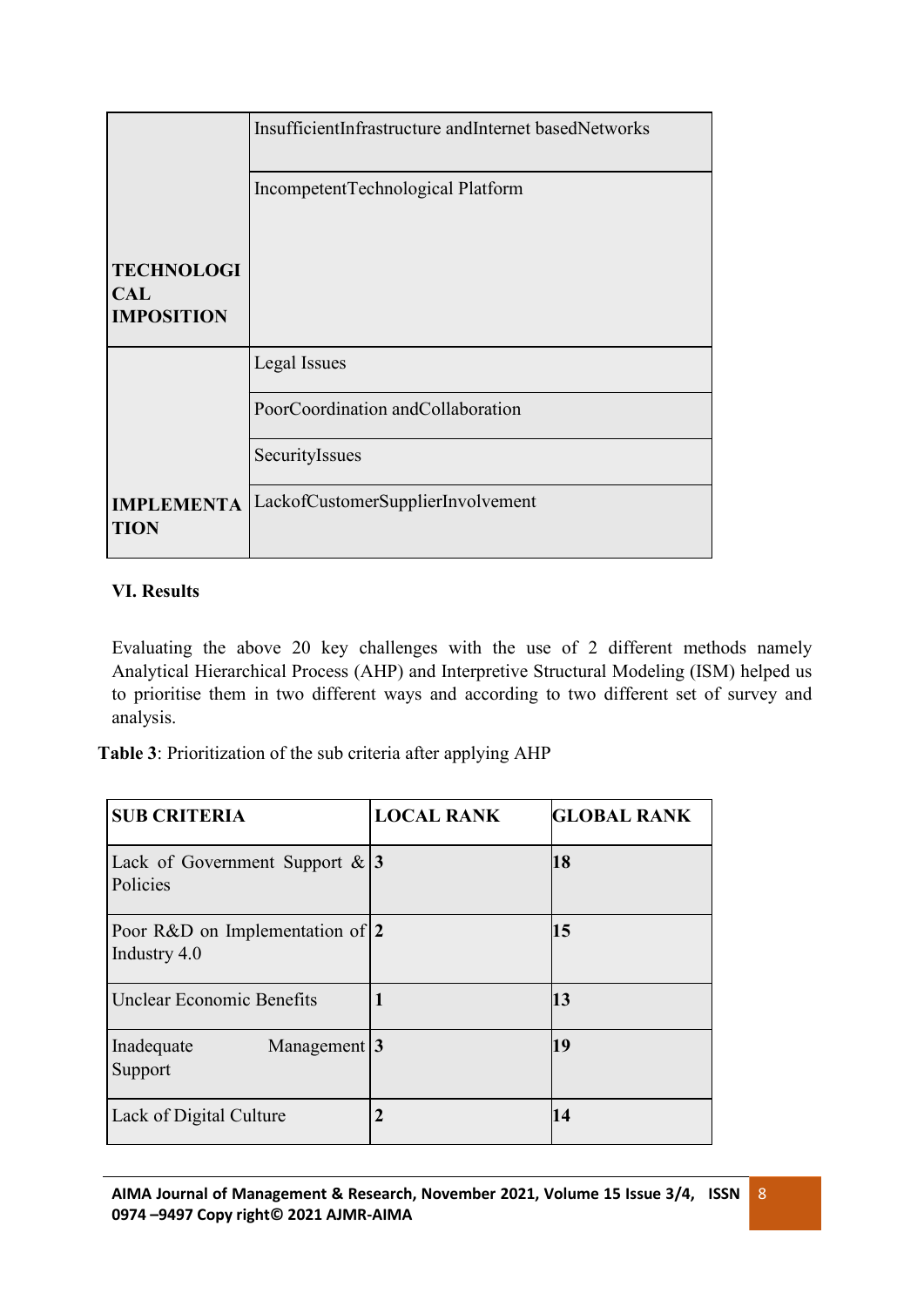| <b>Financial Constraints</b>                                                      | 1                       | 12                      |
|-----------------------------------------------------------------------------------|-------------------------|-------------------------|
| Absence of Intra and Inter Firm 1<br>Connection                                   |                         | 1                       |
| Non-Standardized<br><b>Communication Protocols</b>                                | $\overline{2}$          | 10                      |
| <b>Incompetent Business Models</b>                                                | $\overline{\mathbf{3}}$ | 7                       |
| <b>Inadequate Training Methods</b>                                                | $\mathbf{1}$            | 3                       |
| Low Understandability                                                             | $\overline{2}$          | 5                       |
| Long Term Employee Loyalty                                                        | $\overline{\mathbf{4}}$ | 8                       |
| Standards $ 4$<br>Incompetent<br>Global<br>and Sharing Protocols                  |                         | 20                      |
| PoorExistingDataQuality                                                           | 3                       | 17                      |
| Insufficient<br>Infrastructure<br>and $\vert$ 2<br><b>Internet based Networks</b> |                         | 16                      |
| IncompetentTechnological<br>Platform                                              | $\mathbf{1}$            | 11                      |
| Legal Issues                                                                      | $\overline{\mathbf{4}}$ | 9                       |
| Coordination<br>and $3$<br>Poor<br>Collaboration                                  |                         | 6                       |
| SecurityIssues                                                                    | $\mathbf{1}$            | $\overline{2}$          |
| Supplier $ 2$<br>Lack<br>of Customer<br>Involvement                               |                         | $\overline{\mathbf{4}}$ |

**Table4:** Prioritization of the criterion after applying AHP

| <b>CRITERIA</b>   | <b>RANK</b> |
|-------------------|-------------|
| <b>STRATEGY</b>   |             |
| <b>OPERATIONS</b> | $\sim$      |

9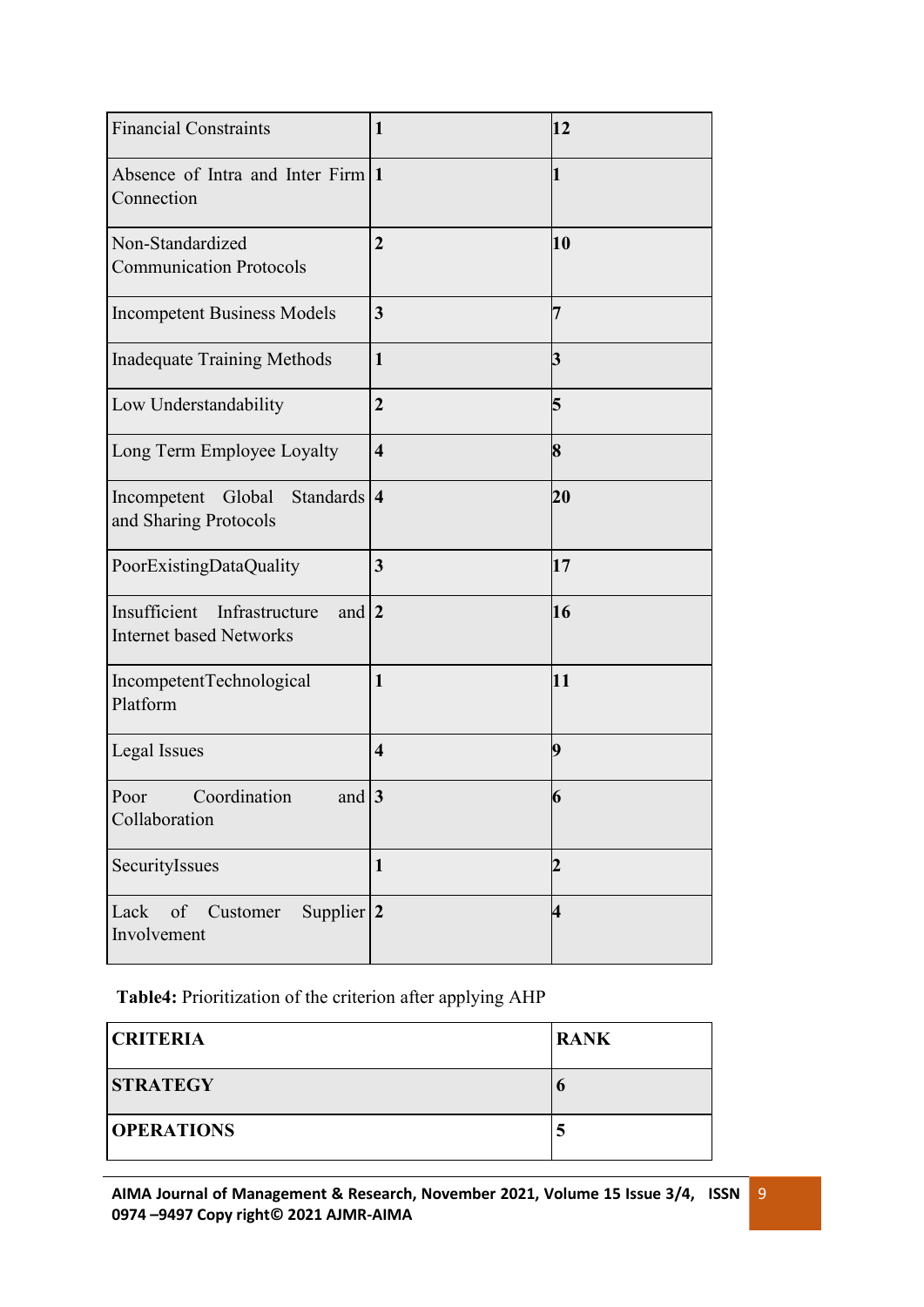| <b>ORGANIZATIONAL AND PRODUCTION FIT</b>                                   | 4 |  |
|----------------------------------------------------------------------------|---|--|
| <b>EMPLOYEE</b><br><b>QUALIFICATION</b><br><b>AND</b><br><b>ACCEPTANCE</b> |   |  |
| <b>TECHNOLOGICAL IMPOSITION</b>                                            | 3 |  |
| <b>IMPLEMENTATION</b>                                                      |   |  |

While implementing **Analytical Hierarchical Process (AHP)** we concluded that amongst the major criterion as shown in in Table.4 which were analysed **Implementation** is at the top priority of the major challenges that are to be primarily analysed and worked upon.

And from the sub criteria challenges as shown in Table.3 the most effective one which needed to be eliminated initially is **Absence of Intra and Inter Firm**

#### **Connection.**

Working upon them according to the ranks obtained will further help in the successful implementation of Indsutry 4.0 in consideration with maintaining Supply Chain Sustainability.

Whereas with the help of Interpretive **Structural Modeling (ISM)** we were able to identify the interdependence of all the sub criterion shown in Fig. 1 and the most influential one's were **LegalIssues and SecurityIssues.**

Therefore, an industry needs to initially start with work on the following two and afterwards proceed according to the digraph obtained by ISM for the successful implementation of Indsutry 4.0.

## **VII. Conclusion**

The 20 Key Challenges to Industry 4.0 Initiatives for Supply Chain Sustainability identified in the above study are based on the latest trends in the industrial globe.

These challenges play an important role in identifying the problems faced by large as well as medium scale enterprises w.r.t the implementation of latest developments related to Industry 4.0.

With the help of Analytical Hierarchical Process (AHP) we are able to prioritise the challenges and find the most influential to the implementation of industry 4.0.

And with the help of Interpretive Structure Modeling (ISM) we are able to identify the interdependence of the challenges upon each other and the priority of their elimination in the most effective way.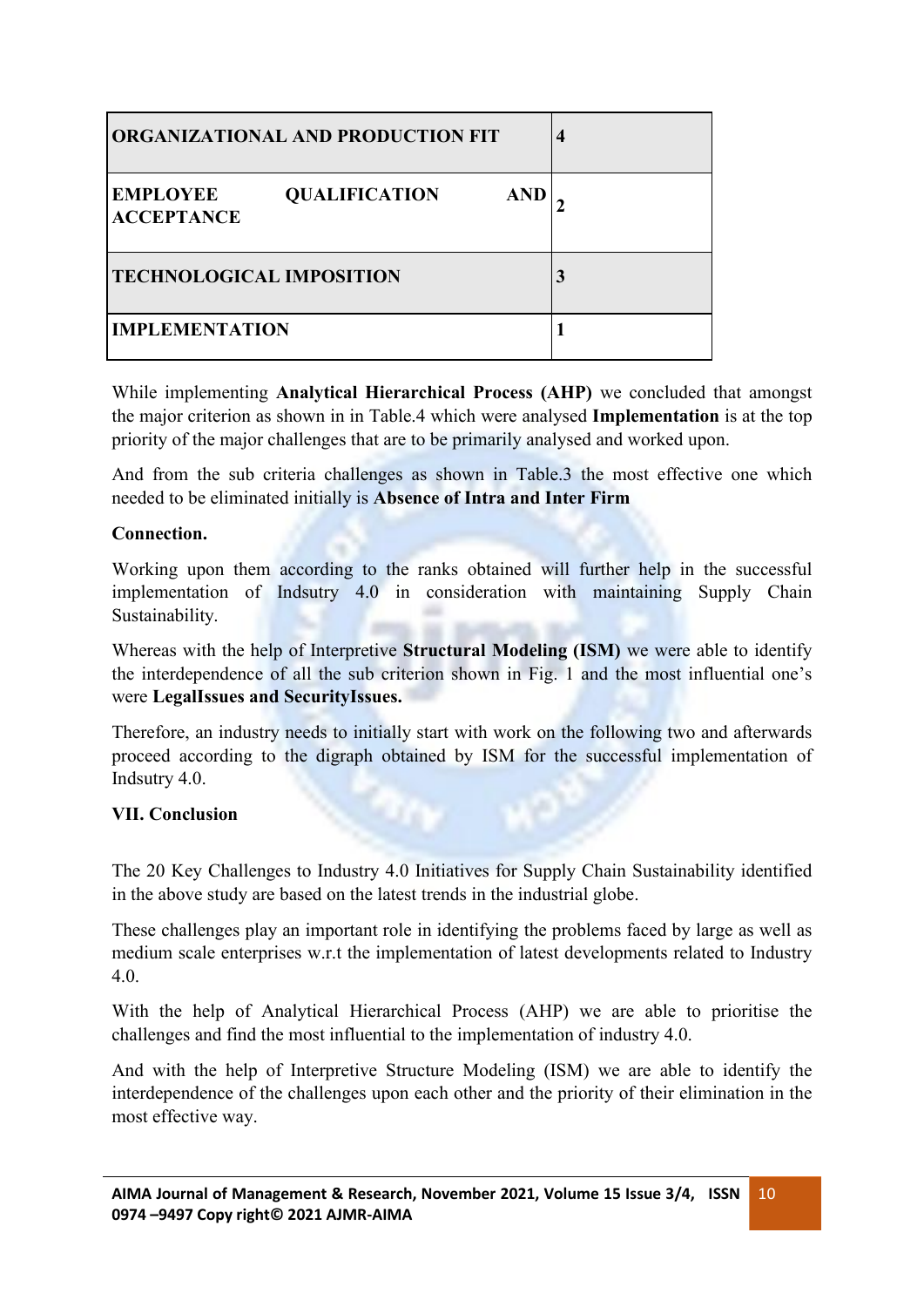# **Fig 1: Digraph showing inter-relationship between the sub-criterion obtained using ISM technique.**



# **References**

[1] Ahuja V, Yang, J and Shankar, R. (2009), Benefits of Collaborative ICT Adoption for Building Project Management, Construction Innovation, Vol. 9, No. 3, p 323-340.

[2] Almada-Lobo, F. (2016). *The industry 4.0 revolution and thefuture of manufacturing execution systems (MES).* Journal of Innovation Management, 3(4), 16-21.

[3] Arnold, C.; Kiel, D.; Voigt, K.-I. *How the Industrial Internet of Things Changes Business Models in Dif erent Manufacturing Industries.* Int. J. Innov. Manag. 2016, 20, 1640015.

[4] Attri R., Grover S., Dev N. and Kumar D.,*An ISM approach for modelling the enablers in the implementation of Total Productive Maintenance (TPM)*, International Journal System Assurance Engineering and Management, DOI: 10.1007/s13198-012-0088-7 (2012).

[5] Basl, J. (2017). *Pilot study of readiness of Czech companies to implement the principles of Industry 4.0.* Management and Production Engineering Review, 8(2), 3-8.

[6] Bedekar, A. (2017). Opportunities & challenges for IoT in India.

[7] Beske, P. and Seuring, S. (2014), "Putting sustainability into supply chain management", Supply Chain Management, Vol. 19 No. 3, pp. 322-331.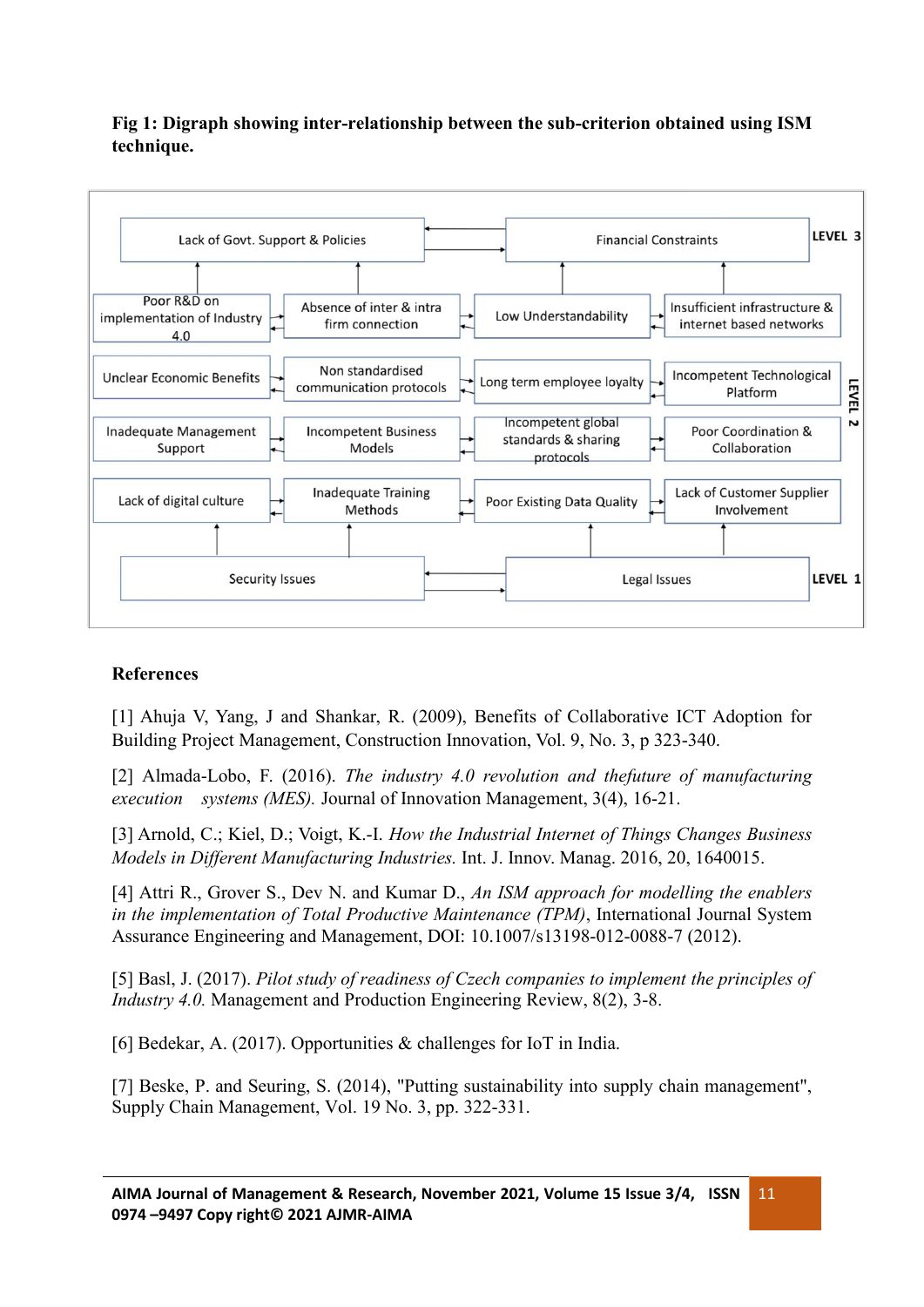[8] Branke, J., Farid, S. S. and Shah, N. (2016). Industry 4.0: A vision for personalized medicine supply chains? Cell andGene Therapy Insights, 2(2), 263-270

[9] Dawson, T. (2014). Industry 4.0 – Opportunities and challenges for smart manufacturing.

[10] D. Dalalah et al. / Expert Systems with Applications 38 (2011) 8384–8391

[11] Duarte, S. and Cruz-Machado, V. (2017, July*). Exploring linkages between lean and green supply chain and the industry 4.0.* In International Conference on Management Science and Engineering Management (pp. 1242-1252). Springer, Cham.

[12] Erol, S., Schumacher, A. and Sihn, W. (2016). Strategic guidance towards Industry 4.0–A three-stage process model. In International Conference on Competitive Manufacturing.

[13] Faisal M N, Banwet D K, Shankar R et al (2006) Mapping supply chains on risk and customer sensitivity dimensions. Industrial Management & Data Systems,106:878–895

[14] Gandhi, S., Mangla, S. K., Kumar, P. and Kumar, D. (2016). *A combined approach using AHP and DEMATEL for evaluating success factors in implementation of green supply chain management in Indian manufacturing industries.* International Journal of Logistics Research and Applications, 19(6), 537-561.

[15] Gilchrist, A. (2016). *Introducing Industry 4.0.*(pp. 195-215).

[16] Grieco A., Caricato P., Gianfreda D., Pesce M., Rigon V., Tregnaghi L., VoglinoA. *An Industry 4.0 case study in fashion manufacturing*Procedia Manufacturing, 11 (2017), pp. 871-877

[17] Gökalp, E., Şener, U. and Eren, P. E.(2017, October). *Development of an assessment model for Industry 4.0: Industry 4.0-MM.* In International Conference on Software Process Improvement and Capability Determination (pp. 128- 142). Springer, Cham.

[18] Govindan, K., Seuring, S., Zhu, Q., & Azevedo, S. G. (2016). *Accelerating the transition towards sustainability dynamics into supply chain relationship management and governance structures.* Journal of Cleaner Production, 112, 1813-1823.

[19] Hermann, M.; Pentek, T.; Otto, B. *Design principles for industrie 4.0 scenarios.* In Proceedings of the 49th Hawaii International Conference on IEEE System Sciences (HICSS), Koloa, HI, USA, 5–8 January 2016.

[20] Hofmann, E.; Rüsch, M. *Industry 4.0 and the current status as well as future prospects on logistics.*Computer Ind. 2017, 89, 23–34.

[21] Hu, A. H. and Hsu, C. W. (2010). *Critical factors for implementing green supply chain management practice: an empirical study of electrical and electronics industries in Taiwan.* Management Research Review, 33(6), 586-608.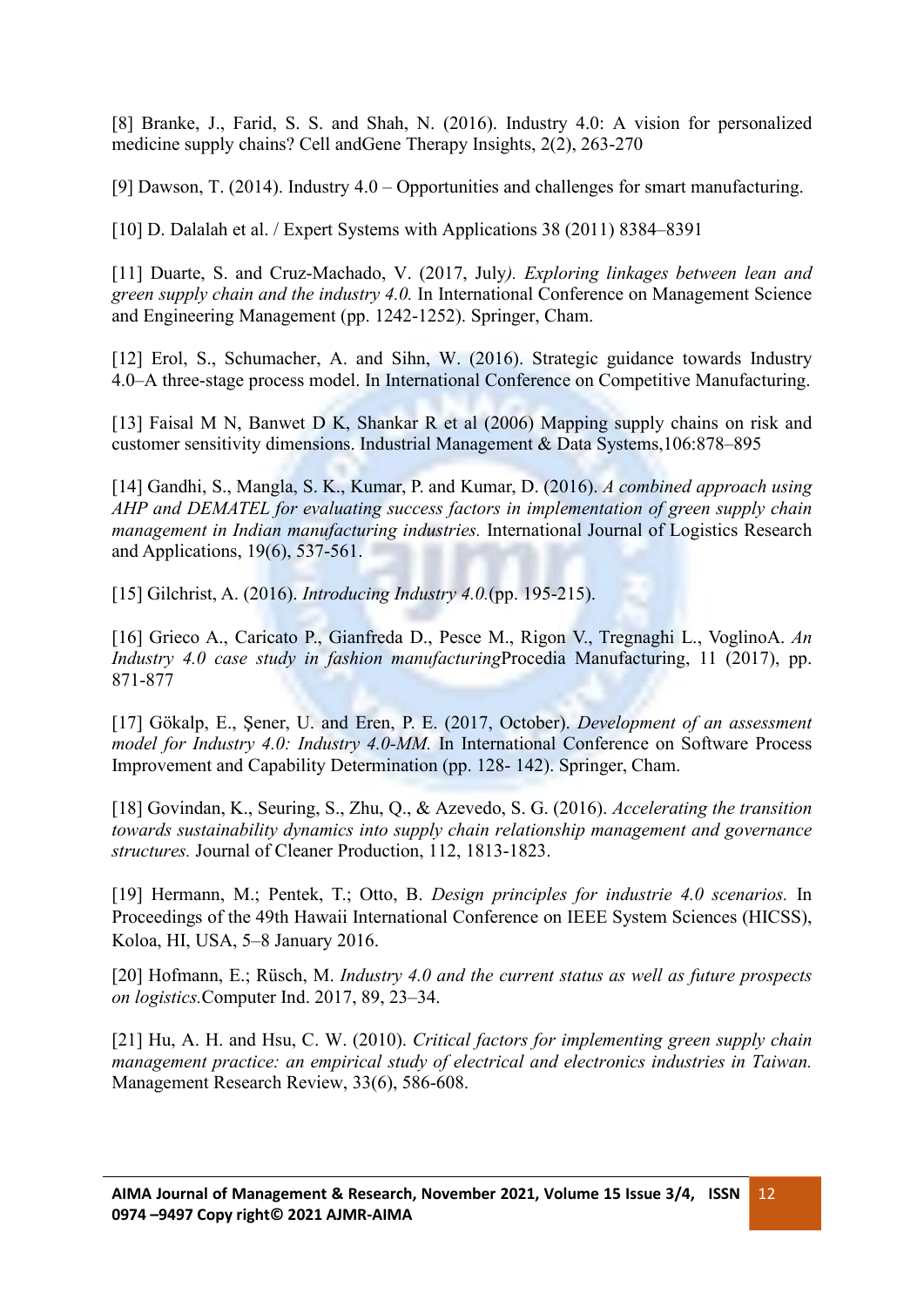[22] Jeschke, S., Brecher, C., Meisen, T., Özdemir, D. and Eschert, T. (2017). *Industrial internet of things and cyber manufacturing systems. In Industrial Internet of Things* (pp. 3-19). Springer International Publishing.

[23]Jharkharia S. and Shankar R., *IT- Enablement of supply chains: Understanding the barriers*, Journal of Enterprise Information Management, 18(1), 11-27 (2005)

[24] Kangermann, H, W Wahlster and J Helbig (2013). *Recommendations for Implementing the Strategic Initiative Industrie 4.0* — Final Report of the Industrie 4.0 Working Group.

[25] Kagermann, H. (2015). *Change through digitization—Value creation in the age of Industry 4.0. In Management of permanent change* (pp. 23-45). Springer Fachmedien Wiesbaden.

[26] Khan, M., Wu, X., Xu, X. and Dou, W. (2017, May). *Big data challenges and opportunities in the hype ofIndustry 4.0.*

[27] Kiel, D., Müller, J., Arnold, C. and Voigt, K. I. (2017, June). *Sustainable industrial value creation: Benefits and challenges of Industry 4.0. In ISPIM Innovation Symposium* (p. 1). The International Society for Professional.

[28] Kausar et al. *Key enablers to implement sustainable supply chain management practices: An Indian insight.* Journal of Uncertain Supply Chain Management 5 (2017) pp. 89 – 104.

[29] K Viswanadhan - *How to get responses for multi-criteria decisions in engineering education–an AHP based approach for selection of measuring instrument.*Financial Support, 2005.

[30] Lee, J., Kao, H. A. and Yang, S. (2014). *Service innovation and smart analytics for industry 4.0 and big data.*

[31] Leitão, P., Colombo, A. W. and Karnouskos, S. (2016). *Industrial automation based on cyber-physical systems.*

[32] Liao, Y., Deschamps, F., Loures, E. D. F. R. and Ramos, L. F. P. (2017). *Past, present, and future of Industry 4.0-A systematic literature review and research agenda proposal.* International Journal of Production Research, 55(12),3609-3629.

[33] Lin, K.C.; Shyu, J.Z.; Ding, K. A *Cross-Strait Comparison of Innovation Policy under Industry 4.0 and Sustainability Development Transition.* Sustainability 2017, 9, 786.

[34] Linton et. al. *Sustainable Supply Chains: An Introduction.* Journal of Operations Management. Vol. 22, Issue 6, p. 1075-1082. Wiley Online Library

[35] Luthra, S., Garg, D. and Haleem, A. (2016a). *The impacts of critical success factors for implementing green supply chain management towards sustainability: An empirical investigation of Indian automobile industry.* Journal of Cleaner Production, 121, 142-158.

[36] Luthra, S., Govindan, K., Kannan, D., Mangla, S. K. and Garg, C. P. (2017). *An integrated framework for sustainable supplier selection and evaluation in supply chains.* Journal of Cleaner Production, 140, 1686-1698.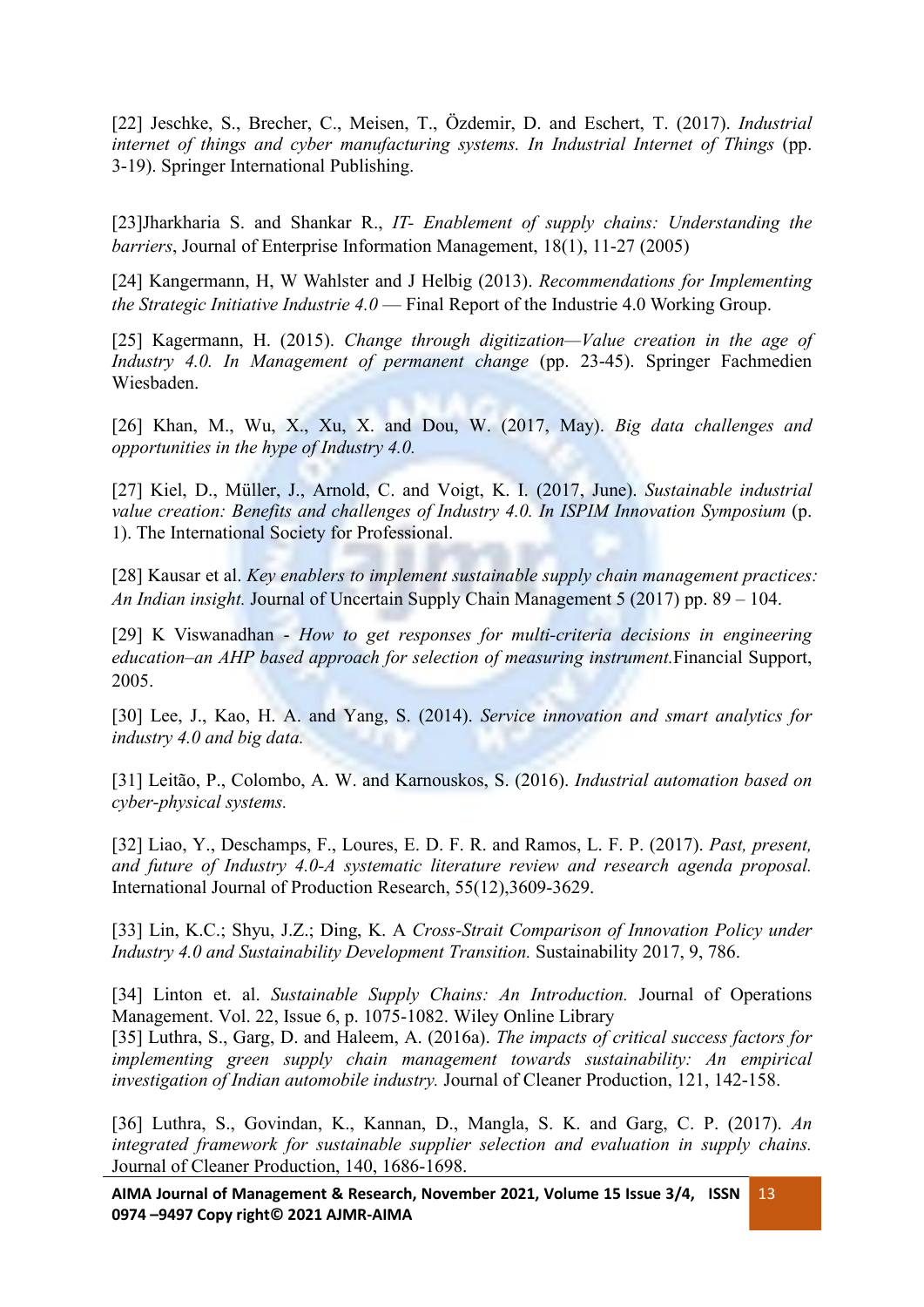[37] Luthra, S., Mangla, S. K., Xu, L. and Diabat, A. (2016b). *Using AHP to evaluate barriers in adopting sustainable consumption and production initiatives in a supply chain.* International Journal of Production Economics, 181, 342-349.

[38] Malhotra, M. K. and Grover, V. (1998). *An assessment of survey research in POM: from constructs to theory.* Journal of Operations Management, 16(4), 407-425.

[39] Mangla, S.K., Kumar, P., and Barua, M.K. (2015). *Risk analysis in green supply chain using fuzzy AHP approach: A case study.* Resources, Conservation and Recycling,104, 375-390.

[40] Mangla, S. K., Luthra, S., Jakhar, S., Tyagi, M., and Narkhede, B. E. (2017). *Benchmarking the logistics management implementation using Delphi and fuzzy DEMATEL.* Benchmarking: An International Journal (In Press).

[41] Marques, M., Agostinho, C., Zacharewicz, G. and Jardim-Gonçalves, R. (2017). *Decentralized decision support for intelligent manufacturing in Industry 4.0.* Journal of Ambient Intelligence and Smart Environments, 9(3), 299- 313.

[42] Müller, J., Dotzauer, V. and Voigt, K. I. (2017a). *Industry 4.0 and its impact on reshoring decisions of German manufacturing enterprises. In Supply Management Research* (pp. 165-179). Springer Gabler, Wiesbaden.

[43] Müller, J.M.; Kiel, D.; Voigt, K.-I. *What Drives the Implementation of Industry 4.0? The Role of Opportunities and Challenges in the Context of Sustainability.* Sustainability 2018, 10, 247.

[44] Müller, J. M., Maier, L., Veile, J. and Voigt, K. I. (2017b). *Cooperation strategies among SMEs for implementing industry 4.0. Proceedings of the Hamburg International Conference of Logistics (HICL) – 23 In Kersten, W. et al. (Eds.)* Digitalization in Supply Chain Management and Logistics, October 2017, Epubli, pp. 301-318.

[45] Nicoletti, B. (2018). *The Future: Procurement 4.0. In Agile Procurement* (pp. 189-230). Palgrave Macmillan, Cham. Nunnally, J. (1978). Psychometric methods. McGraw Hill, New York.

[46] Pereira, A.; Romero, F. *A review of the meanings and the implications of the industry 4.0 concept.* Procedia Manuf. 2017, 13, 1206–1214.

[47] Pfohl, H. C., Yahsi, B. and Kurnaz, T. (2017). *Concept and dif usion-factors of Industry 4.0 in the supply chain. In Dynamics in Logistics* (pp. 381-390). Springer International Publishing.

[48] Raj T., Shankar R. and Suhaib M., *An ISM approach for modeling the enablers of flexible manufacturing system: The case for India,* International Journal of Production Research, 46(24), 1-30 (2007)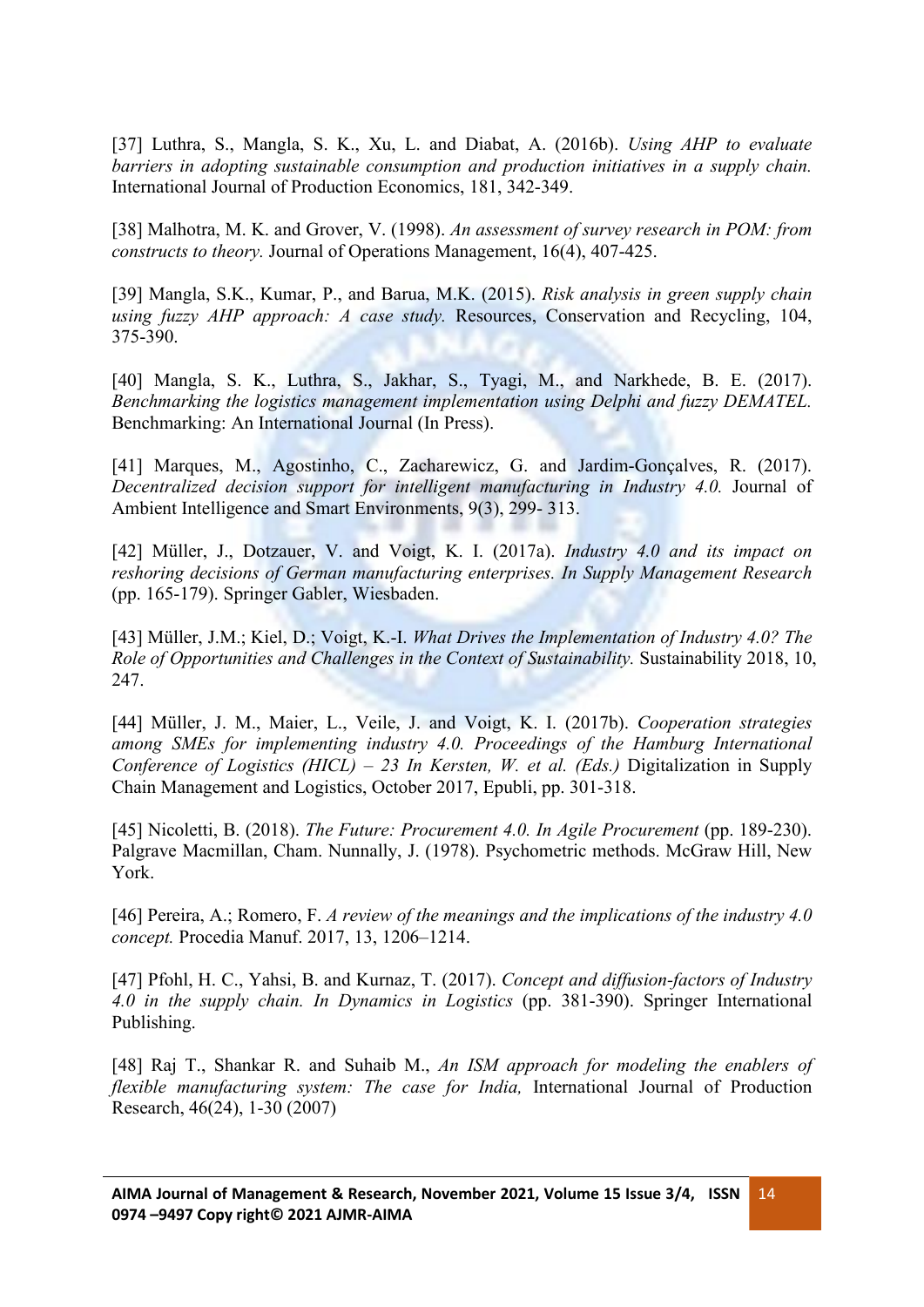[49] Ras, E., Wild, F., Stahl, C. and Baudet, A. (2017, June). *Bridging the skills gap of workers in Industry 4.0 by human performance augmentation tools: Challenges and roadmap.* In Proceedings of the 10th International Conference on PErvasive Technologies Related to Assistive Environments (pp. 428-432). ACM.

[50] Ravi, V. and Shankar, R. (2017), "*An ISM-based approach analyzing interactions among variables of reverse logistics in automobile industries",* Journal of Modelling in Management, Vol. 12 No. 1, pp. 36-52.

[51] Ravikumar, M.M., Marimuthu, K. and Parthiban, P. (2015) '*Evaluating lean implementation performance in Indian MSMEs using ISM and AHP models',* Int. J. Services and Operations Management, Vol. 22, No. 1, pp.21–39.

[52] Schmidt, R., Möhring, M., Härting, R. C., Reichstein, C., Neumaier, P., and Jozinović, P. (2015, June*). Industry 4.0-Potentials for creating smart products: Empirical research results.* In Proceedings of the International Conferenceon Business Information Systems, 16-27. Springer, Cham.

[53] Schuh, G., Anderl, R., Gausemeier, J., ten Hompel, M. and Wahlster, W. (2017). I*ndustrie 4.0 maturity index. Managing the DigitalTransformation of Companies.* Munich: Herbert Utz.

[54]] Saaty T.L. *Multi Criteria Decision Making: The Analytical Hierarchy Process*, 1988; Revised and published by author; Original version published by McGraw Hill, New York, 1980.

[55] Saaty, T.L. and Vargas, L.G. (1991) *Prediction, Projection and Forecasting,* Boston: Kluwer Academic.

[56] Saaty, T.L. and Vargas, L.G. (2000) *Models, Methods, Concepts and Applications of the Analytic Hierarchy Process,* Boston: Kluwer Academic Publishers.

[57] Santos, M. Y., e Sá, J. O., Costa, C., Galvão, J., Andrade, C., Martinho, B., ... & Costa, E. (2017, April*). A big data analytics architecture for Industry 4.0.* In World Conference on Information Systems and Technologies (pp. 175- 184). Springer, Cham.

[58] Schröder, C. (2016). *The challenges of industry 4.0 for small and medium-sized enterprises.* A PROJECT BY THEFRIEDRICH-EBERT-STIFTUNG2015–2017.

[59] Seuring, S.(2011): *A review of modeling approaches for sustainable supply chain management.* Decis. Support Syst. 54(4), 1513-1520

[60] Seuring, S. and Müller, M. (2008) *From a Literature Review to a Conceptual Framework for Sustainable Supply Chain Management.* Journal of Cleaner Production, 16, 1699-1710.

[61] Shamim, S., Cang, S., Yu, H. and Li, Y. (2017). *Examining the feasibilities of Industry 4.0 for the hospitality sector with the lens of management practice. Energies,* 10(4), 499.